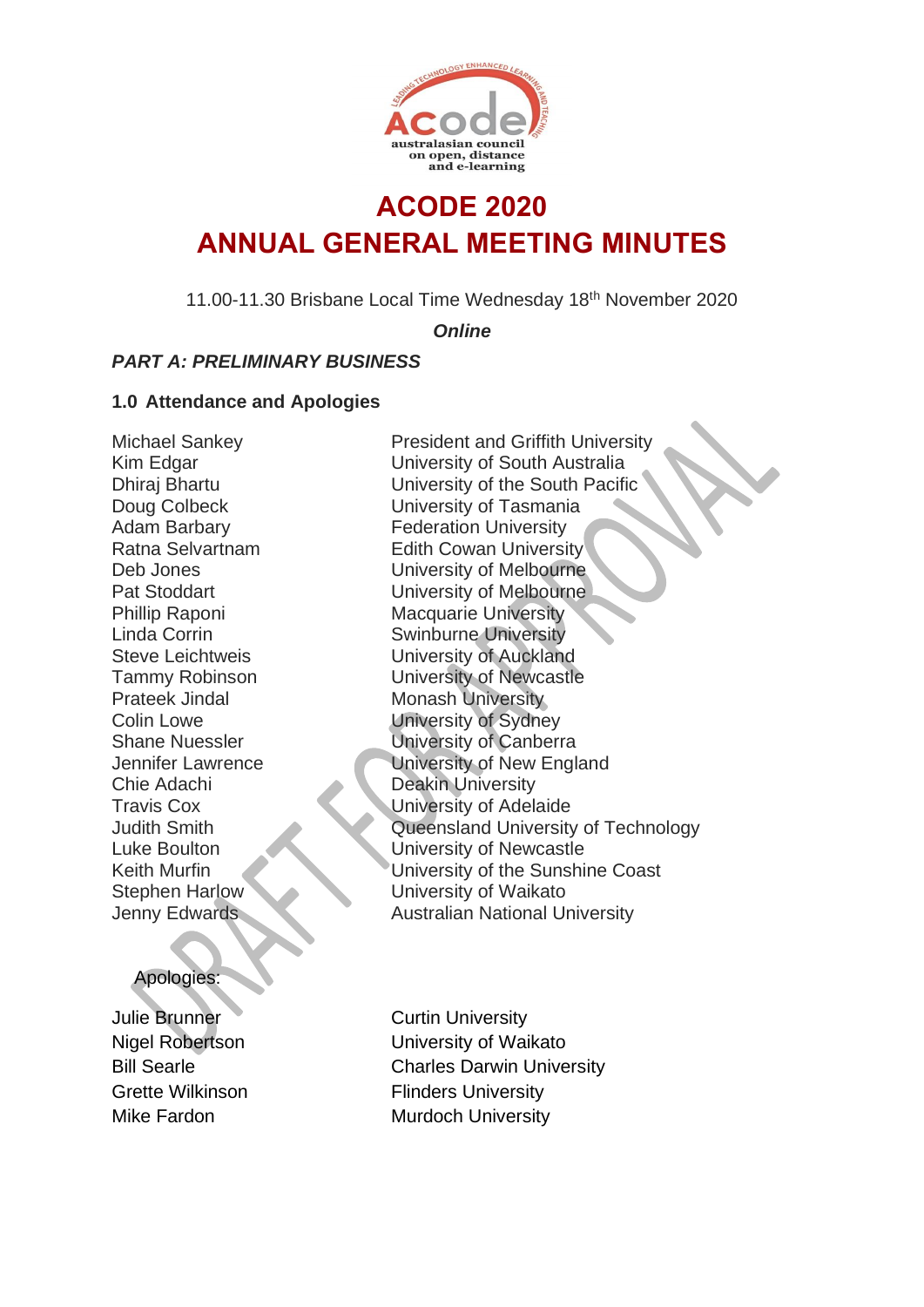

**ACODE 2020 ANNUAL GENERAL MEETING MINUTES**

## **2.0 Minutes of previous Annual General Meeting – November 15 th University of Wellington New Zealand**

Moved………Steve Leichtweis Seconded…Colin Lowe………………….…….

#### **3.0 \*Identification of unstarred items for discussion - Nil**

#### **4.0 \*Adoption of items not starred for discussion**

MOTION: That all items on the Agenda not starred for discussion, be noted and where recommendations have been made, that these be adopted as resolutions of ACODE.

#### **5.0 Matters arising from previous Annual General Meeting**

## *PART B: ITEMS FOR DISCUSSION*

#### **6.0 Financial Reports**

6.1 *2019 Auditor's Report Moved by Colin Lowe Seconded by Deb Jones*

6.2 *2020 Profit & Loss Statement to date* 

## **7.0 Executive Officer's Report -Online**

#### **8.0 Declaration of election results**

Dhiraj Bhartu and Steve Leichtweis were re-elected unopposed. We had no nominations for the Treasurers position, but Colin Lowe has been seconded for another year, this will mean that the President, Vice President and Treasurers positions will be up for re-election together at the end of 2021.

## **9.0 Any other Business**

The President gave a presentation on the events that ACODE have been involved in in 2020 which includes

- 3 White papers one of which was a survey on Exam software that every institution participated in
- The #anewreality conference online
- Benchmarking over 7 weeks, online which also involved the development of a new tool
- The Vodcast series
- TEL awards
- An online workshop conducted by Curtin University